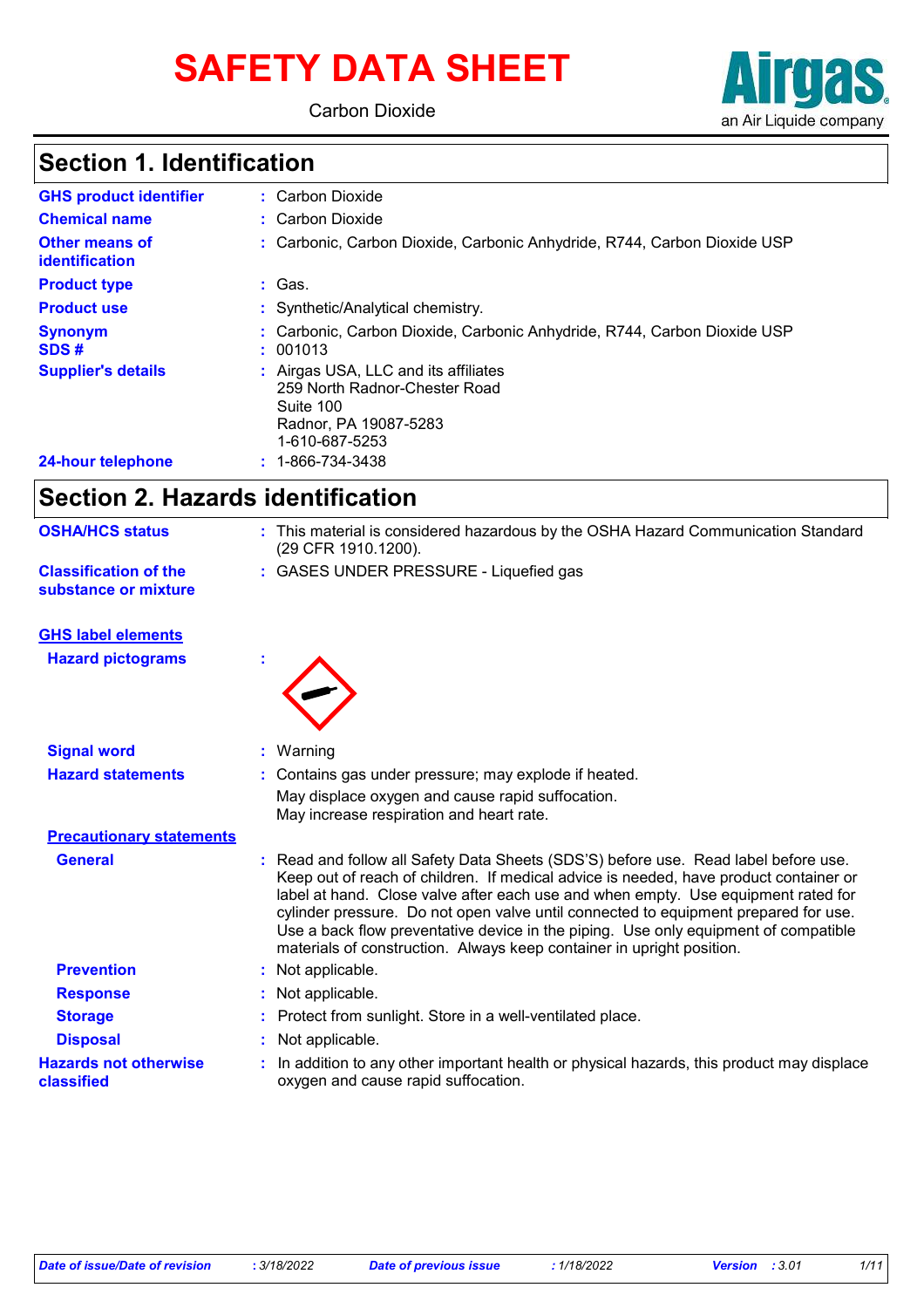### **Section 3. Composition/information on ingredients**

| <b>Substance/mixture</b>                       | : Substance                                                              |
|------------------------------------------------|--------------------------------------------------------------------------|
| <b>Chemical name</b>                           | : Carbon Dioxide                                                         |
| <b>Other means of</b><br><i>identification</i> | : Carbonic, Carbon Dioxide, Carbonic Anhydride, R744, Carbon Dioxide USP |
| <b>Product code</b>                            | : 001013                                                                 |

#### **CAS number/other identifiers**

| <b>CAS number</b> | $: 124 - 38 - 9$ |
|-------------------|------------------|
|-------------------|------------------|

| <b>Ingredient name</b> | 70  | <b>CAS number</b> |
|------------------------|-----|-------------------|
| Carbon Dioxide         | 100 | 124-38-9          |

Any concentration shown as a range is to protect confidentiality or is due to batch variation.

**There are no additional ingredients present which, within the current knowledge of the supplier and in the concentrations applicable, are classified as hazardous to health or the environment and hence require reporting in this section.**

**Occupational exposure limits, if available, are listed in Section 8.**

### **Section 4. First aid measures**

| <b>Description of necessary first aid measures</b> |                                                                                                                                                                                                                                                                                                                                                                                                                                                                                                                                                                                              |
|----------------------------------------------------|----------------------------------------------------------------------------------------------------------------------------------------------------------------------------------------------------------------------------------------------------------------------------------------------------------------------------------------------------------------------------------------------------------------------------------------------------------------------------------------------------------------------------------------------------------------------------------------------|
| <b>Eye contact</b>                                 | : Immediately flush eyes with plenty of water, occasionally lifting the upper and lower<br>eyelids. Check for and remove any contact lenses. Continue to rinse for at least 10<br>minutes. Get medical attention if irritation occurs.                                                                                                                                                                                                                                                                                                                                                       |
| <b>Inhalation</b>                                  | : Remove victim to fresh air and keep at rest in a position comfortable for breathing. If<br>not breathing, if breathing is irregular or if respiratory arrest occurs, provide artificial<br>respiration or oxygen by trained personnel. It may be dangerous to the person providing<br>aid to give mouth-to-mouth resuscitation. Get medical attention if adverse health effects<br>persist or are severe. If unconscious, place in recovery position and get medical<br>attention immediately. Maintain an open airway. Loosen tight clothing such as a collar,<br>tie, belt or waistband. |
| <b>Skin contact</b>                                | : Flush contaminated skin with plenty of water. Remove contaminated clothing and<br>shoes. Get medical attention if symptoms occur. Wash clothing before reuse. Clean<br>shoes thoroughly before reuse.                                                                                                                                                                                                                                                                                                                                                                                      |
| Ingestion                                          | : As this product is a gas, refer to the inhalation section.                                                                                                                                                                                                                                                                                                                                                                                                                                                                                                                                 |

| Most important symptoms/effects, acute and delaved |
|----------------------------------------------------|
|----------------------------------------------------|

| <b>Potential acute health effects</b> |                                                                                                                                |
|---------------------------------------|--------------------------------------------------------------------------------------------------------------------------------|
| <b>Eye contact</b>                    | : No known significant effects or critical hazards.                                                                            |
| <b>Inhalation</b>                     | : No known significant effects or critical hazards.                                                                            |
| <b>Skin contact</b>                   | : No known significant effects or critical hazards.                                                                            |
| <b>Frostbite</b>                      | : Try to warm up the frozen tissues and seek medical attention.                                                                |
| <b>Ingestion</b>                      | : As this product is a gas, refer to the inhalation section.                                                                   |
| Over-exposure signs/symptoms          |                                                                                                                                |
| <b>Eye contact</b>                    | : No specific data.                                                                                                            |
| <b>Inhalation</b>                     | : No specific data.                                                                                                            |
| <b>Skin contact</b>                   | : No specific data.                                                                                                            |
| <b>Ingestion</b>                      | $:$ No specific data.                                                                                                          |
|                                       | <u>Indication of immediate medical attention and special treatment needed, if necessary</u>                                    |
| <b>Notes to physician</b>             | : Treat symptomatically. Contact poison treatment specialist immediately if large<br>quantities have been ingested or inhaled. |
| <b>Specific treatments</b>            | : No specific treatment.                                                                                                       |
|                                       |                                                                                                                                |

```
Date of issue/Date of revision : 3/18/2022 Date of previous issue : 1/18/2022 Version : 3.01 2/11
```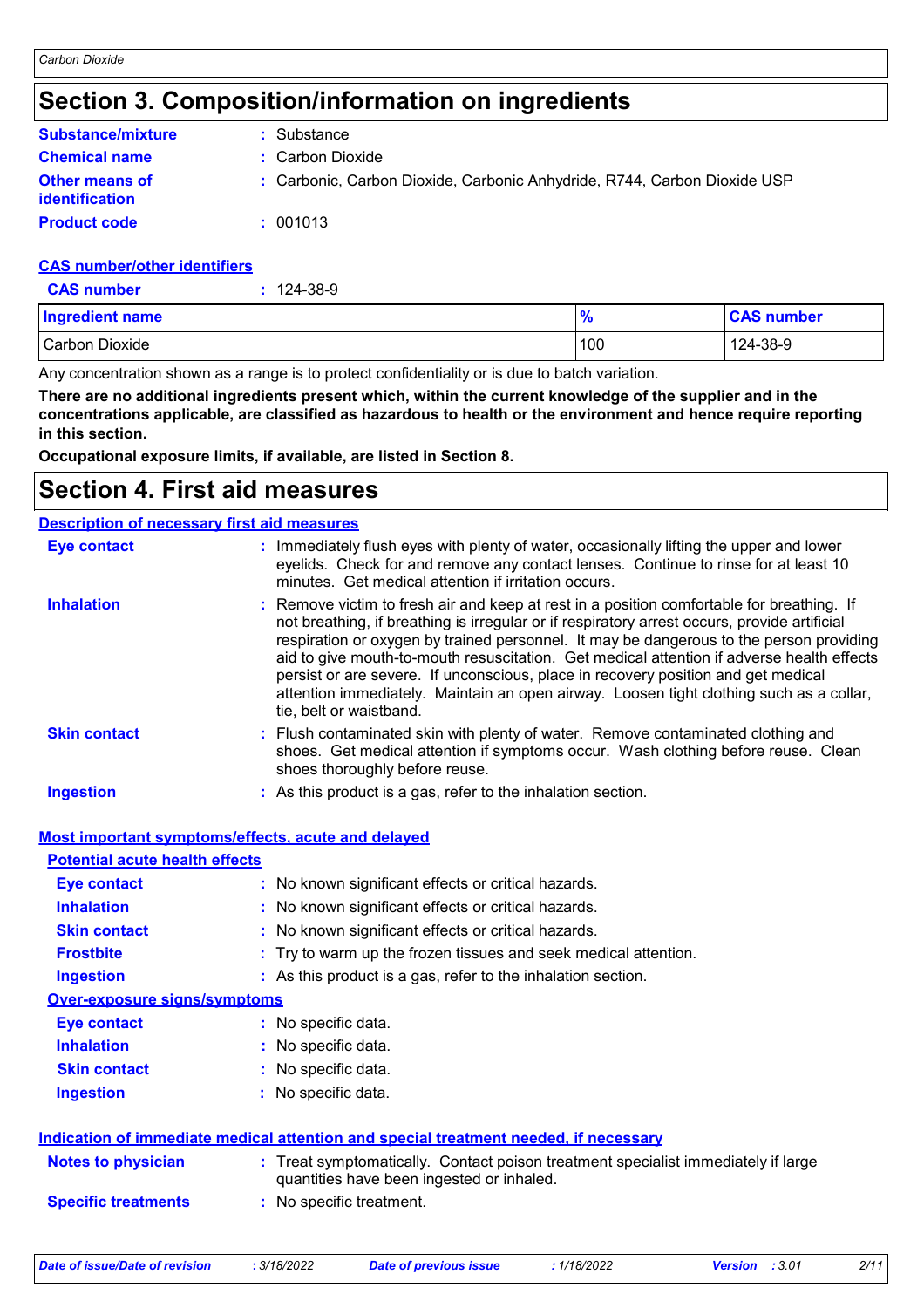### **Section 4. First aid measures**

**Protection of first-aiders** : No action shall be taken involving any personal risk or without suitable training. It may be dangerous to the person providing aid to give mouth-to-mouth resuscitation.

#### **See toxicological information (Section 11)**

#### **Section 5. Fire-fighting measures** Promptly isolate the scene by removing all persons from the vicinity of the incident if **:** there is a fire. No action shall be taken involving any personal risk or without suitable training. Contact supplier immediately for specialist advice. Move containers from fire area if this can be done without risk. Use water spray to keep fire-exposed containers cool. **Hazardous thermal decomposition products Specific hazards arising from the chemical** Decomposition products may include the following materials: **:** carbon dioxide carbon monoxide Contains gas under pressure. In a fire or if heated, a pressure increase will occur and **:** the container may burst or explode. Fire-fighters should wear appropriate protective equipment and self-contained breathing **:** apparatus (SCBA) with a full face-piece operated in positive pressure mode. **Special protective equipment for fire-fighters** Use an extinguishing agent suitable for the surrounding fire. **: Extinguishing media :** None known. **Suitable extinguishing media Unsuitable extinguishing media Special protective actions for fire-fighters**

### **Section 6. Accidental release measures**

|                                  | Personal precautions, protective equipment and emergency procedures                                                                                                                                                                                                                                                                                     |
|----------------------------------|---------------------------------------------------------------------------------------------------------------------------------------------------------------------------------------------------------------------------------------------------------------------------------------------------------------------------------------------------------|
| For non-emergency<br>personnel   | : No action shall be taken involving any personal risk or without suitable training.<br>Evacuate surrounding areas. Keep unnecessary and unprotected personnel from<br>entering. Avoid breathing gas. Provide adequate ventilation. Wear appropriate<br>respirator when ventilation is inadequate. Put on appropriate personal protective<br>equipment. |
| For emergency responders         | : If specialized clothing is required to deal with the spillage, take note of any information in<br>Section 8 on suitable and unsuitable materials. See also the information in "For non-<br>emergency personnel".                                                                                                                                      |
| <b>Environmental precautions</b> | : Ensure emergency procedures to deal with accidental gas releases are in place to avoid<br>contamination of the environment. Inform the relevant authorities if the product has<br>caused environmental pollution (sewers, waterways, soil or air).                                                                                                    |
|                                  |                                                                                                                                                                                                                                                                                                                                                         |

| Methods and materials for containment and cleaning up |                                                                                                                                                                 |  |  |  |
|-------------------------------------------------------|-----------------------------------------------------------------------------------------------------------------------------------------------------------------|--|--|--|
| <b>Small spill</b>                                    | : Immediately contact emergency personnel. Stop leak if without risk.                                                                                           |  |  |  |
| <b>Large spill</b>                                    | Immediately contact emergency personnel. Stop leak if without risk. Note: see Section<br>1 for emergency contact information and Section 13 for waste disposal. |  |  |  |

### **Section 7. Handling and storage**

#### **Protective measures** : Put on appropriate personal protective equipment (see Section 8). Contains gas under interpressure. Avoid breathing gas. Do not puncture or incinerate container. Use equipment rated for cylinder pressure. Close valve after each use and when empty. Protect cylinders from physical damage; do not drag, roll, slide, or drop. Use a suitable hand truck for cylinder movement. Avoid contact with eyes, skin and clothing. Empty containers retain product residue and can be hazardous. **Precautions for safe handling**

| Date of issue/Date of revision | 3/18/2022 | Date of previous issue | 1/18/2022 | :3.01<br><b>Version</b> | 3/11 |
|--------------------------------|-----------|------------------------|-----------|-------------------------|------|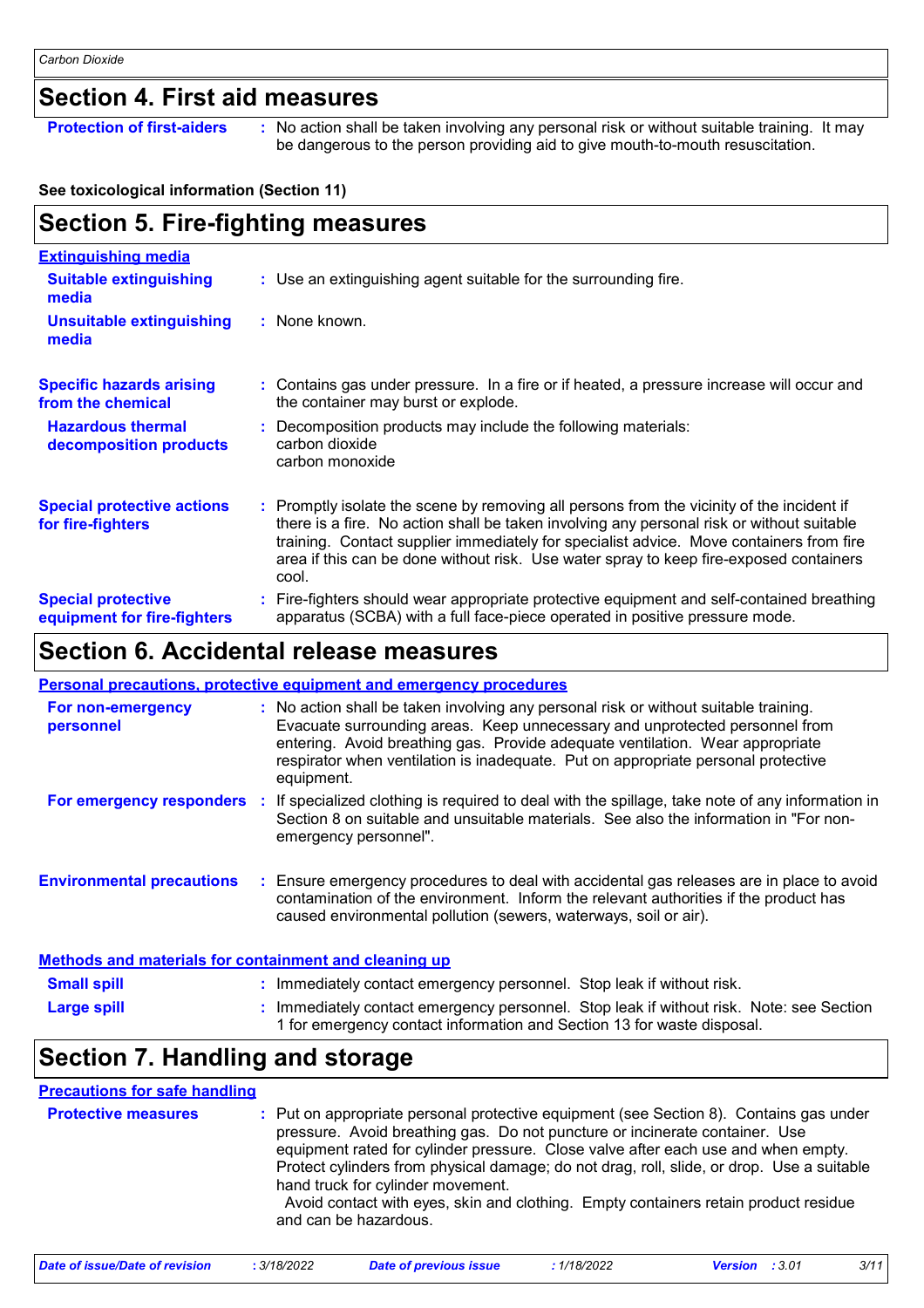## **Section 7. Handling and storage**

| <b>Advice on general</b><br>occupational hygiene                                 | : Eating, drinking and smoking should be prohibited in areas where this material is<br>handled, stored and processed. Workers should wash hands and face before eating,<br>drinking and smoking. Remove contaminated clothing and protective equipment before<br>entering eating areas. See also Section 8 for additional information on hygiene<br>measures.                                                                                                                                                                                                     |
|----------------------------------------------------------------------------------|-------------------------------------------------------------------------------------------------------------------------------------------------------------------------------------------------------------------------------------------------------------------------------------------------------------------------------------------------------------------------------------------------------------------------------------------------------------------------------------------------------------------------------------------------------------------|
| <b>Conditions for safe storage,</b><br>including any<br><b>incompatibilities</b> | : Store in accordance with local regulations. Store in a segregated and approved area.<br>Store away from direct sunlight in a dry, cool and well-ventilated area, away from<br>incompatible materials (see Section 10). Cylinders should be stored upright, with valve<br>protection cap in place, and firmly secured to prevent falling or being knocked over.<br>Cylinder temperatures should not exceed 52 °C (125 °F). Keep container tightly closed<br>and sealed until ready for use. See Section 10 for incompatible materials before<br>handling or use. |

### **Section 8. Exposure controls/personal protection**

#### **Control parameters**

#### **Occupational exposure limits**

| <b>Exposure limits</b>                    |
|-------------------------------------------|
| ACGIH TLV (United States, 1/2021). Oxygen |
| Depletion [Asphyxiant].                   |
| STEL: 54000 mg/m <sup>3</sup> 15 minutes. |
| STEL: 30000 ppm 15 minutes.               |
| TWA: 9000 mg/m <sup>3</sup> 8 hours.      |
| TWA: 5000 ppm 8 hours.                    |
| NIOSH REL (United States, 10/2020).       |
| STEL: 54000 mg/m <sup>3</sup> 15 minutes. |
| STEL: 30000 ppm 15 minutes.               |
| TWA: 9000 mg/m <sup>3</sup> 10 hours.     |
| TWA: 5000 ppm 10 hours.                   |
| OSHA PEL (United States, 5/2018).         |
| TWA: $9000 \text{ mg/m}^3$ 8 hours.       |
| TWA: 5000 ppm 8 hours.                    |
| OSHA PEL 1989 (United States, 3/1989).    |
| STEL: 54000 mg/m <sup>3</sup> 15 minutes. |
| STEL: 30000 ppm 15 minutes.               |
| TWA: 18000 mg/m <sup>3</sup> 8 hours.     |
| TWA: 10000 ppm 8 hours.                   |
|                                           |

| <b>Appropriate engineering</b><br><b>controls</b><br><b>Environmental exposure</b><br><b>controls</b> | : Good general ventilation should be sufficient to control worker exposure to airborne<br>contaminants.<br>: Emissions from ventilation or work process equipment should be checked to ensure<br>they comply with the requirements of environmental protection legislation. In some<br>cases, fume scrubbers, filters or engineering modifications to the process equipment                       |
|-------------------------------------------------------------------------------------------------------|---------------------------------------------------------------------------------------------------------------------------------------------------------------------------------------------------------------------------------------------------------------------------------------------------------------------------------------------------------------------------------------------------|
|                                                                                                       | will be necessary to reduce emissions to acceptable levels.                                                                                                                                                                                                                                                                                                                                       |
| <b>Individual protection measures</b>                                                                 |                                                                                                                                                                                                                                                                                                                                                                                                   |
| <b>Hygiene measures</b>                                                                               | : Wash hands, forearms and face thoroughly after handling chemical products, before<br>eating, smoking and using the lavatory and at the end of the working period.<br>Appropriate techniques should be used to remove potentially contaminated clothing.<br>Wash contaminated clothing before reusing. Ensure that eyewash stations and safety<br>showers are close to the workstation location. |
| <b>Eye/face protection</b>                                                                            | : Safety eyewear complying with an approved standard should be used when a risk<br>assessment indicates this is necessary to avoid exposure to liquid splashes, mists,<br>gases or dusts. If contact is possible, the following protection should be worn, unless<br>the assessment indicates a higher degree of protection: safety glasses with side-<br>shields.                                |
| <b>Skin protection</b>                                                                                |                                                                                                                                                                                                                                                                                                                                                                                                   |
| Date of issue/Date of revision                                                                        | 4/11<br>: 3/18/2022<br><b>Date of previous issue</b><br>: 1/18/2022<br>Version : 3.01                                                                                                                                                                                                                                                                                                             |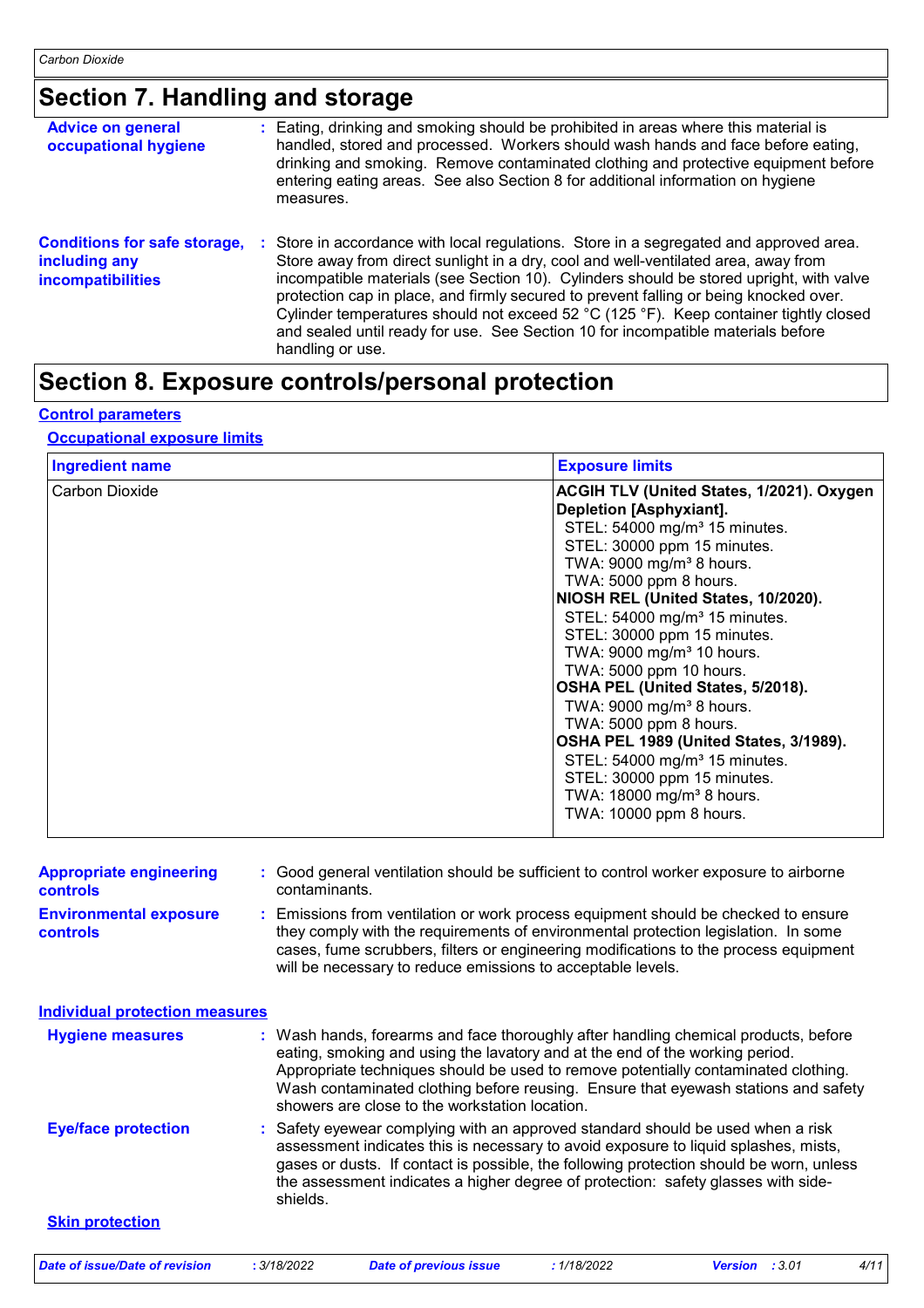## **Section 8. Exposure controls/personal protection**

| <b>Hand protection</b>        | : Chemical-resistant, impervious gloves complying with an approved standard should be<br>worn at all times when handling chemical products if a risk assessment indicates this is<br>necessary. Considering the parameters specified by the glove manufacturer, check<br>during use that the gloves are still retaining their protective properties. It should be<br>noted that the time to breakthrough for any glove material may be different for different<br>glove manufacturers. In the case of mixtures, consisting of several substances, the<br>protection time of the gloves cannot be accurately estimated. |
|-------------------------------|------------------------------------------------------------------------------------------------------------------------------------------------------------------------------------------------------------------------------------------------------------------------------------------------------------------------------------------------------------------------------------------------------------------------------------------------------------------------------------------------------------------------------------------------------------------------------------------------------------------------|
| <b>Body protection</b>        | : Personal protective equipment for the body should be selected based on the task being<br>performed and the risks involved and should be approved by a specialist before<br>handling this product.                                                                                                                                                                                                                                                                                                                                                                                                                    |
| <b>Other skin protection</b>  | : Appropriate footwear and any additional skin protection measures should be selected<br>based on the task being performed and the risks involved and should be approved by a<br>specialist before handling this product.                                                                                                                                                                                                                                                                                                                                                                                              |
| <b>Respiratory protection</b> | : Based on the hazard and potential for exposure, select a respirator that meets the<br>appropriate standard or certification. Respirators must be used according to a<br>respiratory protection program to ensure proper fitting, training, and other important<br>aspects of use. Respirator selection must be based on known or anticipated exposure<br>levels, the hazards of the product and the safe working limits of the selected respirator.                                                                                                                                                                  |

### **Section 9. Physical and chemical properties**

| <b>Appearance</b>                                 |                                               |
|---------------------------------------------------|-----------------------------------------------|
| <b>Physical state</b>                             | Gas. [Compressed gas.]                        |
| <b>Color</b>                                      | Colorless.                                    |
| Odor                                              | Odorless.                                     |
| <b>Odor threshold</b>                             | Not available.                                |
| pH                                                | Not applicable.                               |
| <b>Melting point</b>                              | Sublimation temperature: -79°C (-110.2 to °F) |
| <b>Boiling point</b>                              | Not available.                                |
| <b>Critical temperature</b>                       | 30.85°C (87.5°F)                              |
| <b>Flash point</b>                                | [Product does not sustain combustion.]        |
| <b>Evaporation rate</b>                           | Not available.                                |
| <b>Flammability (solid, gas)</b>                  | : Not available.                              |
| Lower and upper explosive<br>(flammable) limits   | : Not available.                              |
| <b>Vapor pressure</b>                             | $: 830$ (psig)                                |
| <b>Vapor density</b>                              | 1.5 (Air = 1)                                 |
| <b>Specific Volume (ft 3/lb)</b>                  | : 8.7719                                      |
| Gas Density (lb/ft <sup>3</sup> )                 | : 0.114                                       |
| <b>Relative density</b>                           | : Not applicable.                             |
| <b>Solubility</b>                                 | Not available.                                |
| <b>Solubility in water</b>                        | : Not available.                              |
| <b>Partition coefficient: n-</b><br>octanol/water | : 0.83                                        |
| <b>Auto-ignition temperature</b>                  | : Not available.                              |
| <b>Decomposition temperature</b>                  | Not available.                                |
| Flow time (ISO 2431)                              | : Not available.                              |
| <b>Molecular weight</b>                           | $: 44.01$ g/mole                              |
|                                                   |                                               |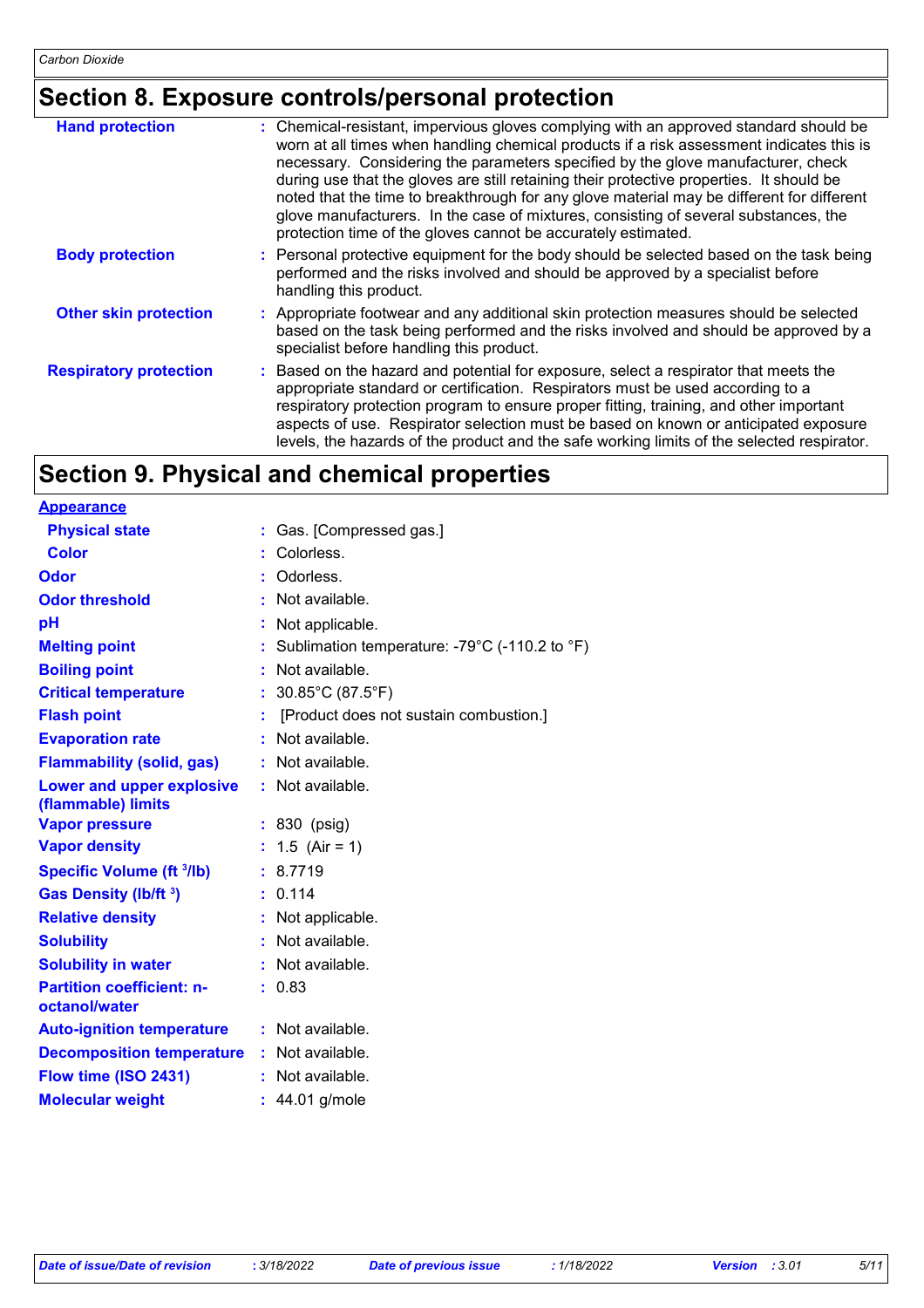| Section 10. Stability and reactivity |  |
|--------------------------------------|--|
|--------------------------------------|--|

| <b>Reactivity</b>                            | : No specific test data related to reactivity available for this product or its ingredients.              |
|----------------------------------------------|-----------------------------------------------------------------------------------------------------------|
| <b>Chemical stability</b>                    | : The product is stable.                                                                                  |
| <b>Possibility of hazardous</b><br>reactions | : Under normal conditions of storage and use, hazardous reactions will not occur.                         |
| <b>Conditions to avoid</b>                   | : No specific data.                                                                                       |
| <b>Incompatible materials</b>                | : No specific data.                                                                                       |
| <b>Hazardous decomposition</b><br>products   | : Under normal conditions of storage and use, hazardous decomposition products should<br>not be produced. |

**Hazardous polymerization :** Under normal conditions of storage and use, hazardous polymerization will not occur.

### **Section 11. Toxicological information**

#### **Information on toxicological effects**

**Acute toxicity**

Not available.

#### **Irritation/Corrosion**

Not available.

#### **Sensitization**

Not available.

#### **Mutagenicity**

Not available.

#### **Carcinogenicity**

Not available.

#### **Reproductive toxicity**

Not available.

#### **Teratogenicity**

Not available.

#### **Specific target organ toxicity (single exposure)**

Not available.

### **Specific target organ toxicity (repeated exposure)**

Not available.

#### **Aspiration hazard**

Not available.

#### **Information on the likely routes of exposure :** Not available.

### **Potential acute health effects**

| <b>Eye contact</b>  | : No known significant effects or critical hazards. |
|---------------------|-----------------------------------------------------|
| <b>Inhalation</b>   | : No known significant effects or critical hazards. |
| <b>Skin contact</b> | : No known significant effects or critical hazards. |

| Date of issue/Date of revision | 3/18/2022 | Date of previous issue | 1/18/2022 | <b>Version</b> : 3.01 |  |
|--------------------------------|-----------|------------------------|-----------|-----------------------|--|
|                                |           |                        |           |                       |  |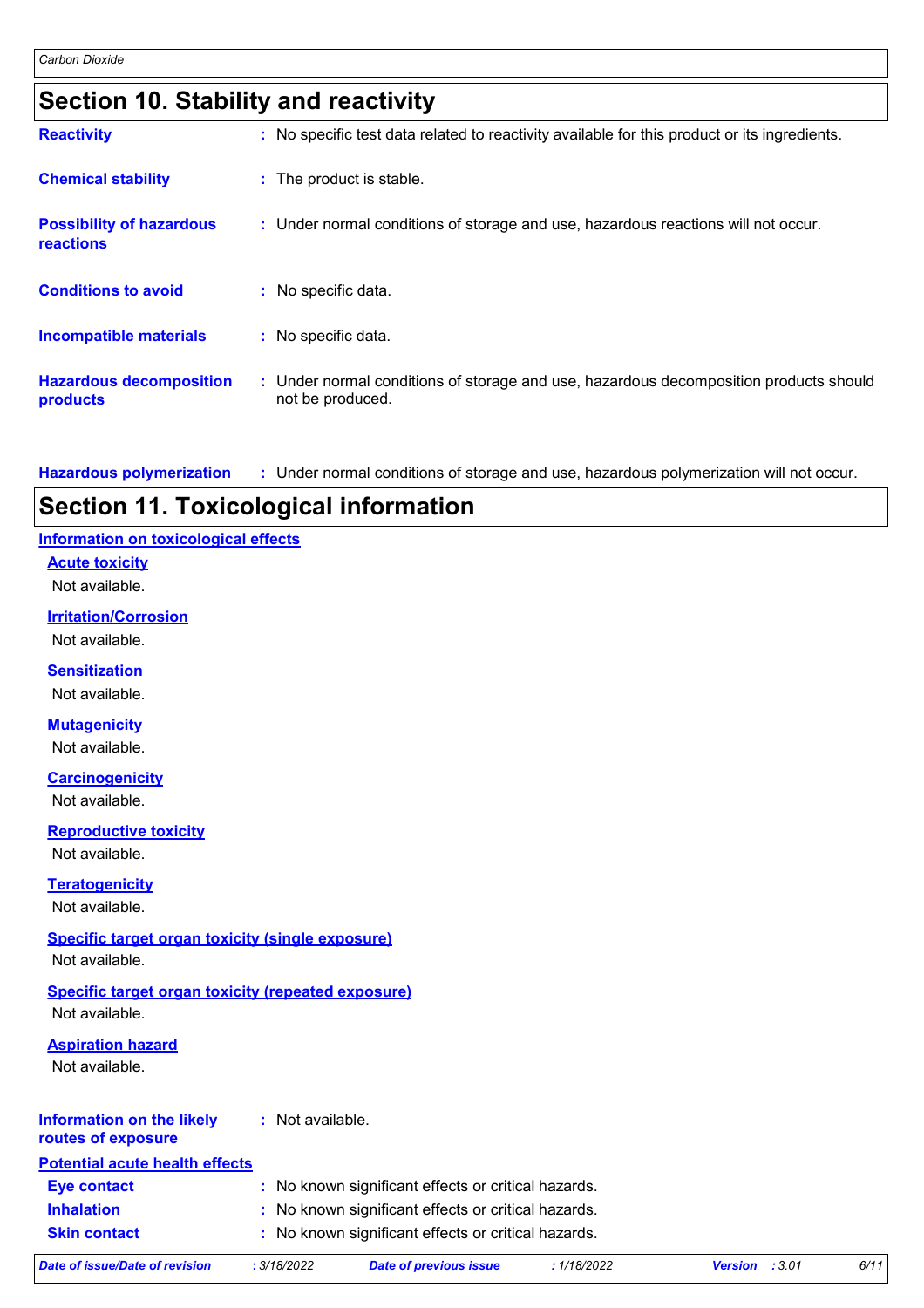### **Section 11. Toxicological information**

**Ingestion :** As this product is a gas, refer to the inhalation section.

|                     | <u>Symptoms related to the physical, chemical and toxicological characteristics</u> |
|---------------------|-------------------------------------------------------------------------------------|
| <b>The contract</b> | . Na anaaifin data                                                                  |

| : No specific data. |
|---------------------|
| : No specific data. |
| : No specific data. |
| : No specific data. |
|                     |

#### **Delayed and immediate effects and also chronic effects from short and long term exposure**

| <b>Short term exposure</b>            |                  |
|---------------------------------------|------------------|
| <b>Potential immediate</b><br>effects | : Not available. |
| <b>Potential delayed effects</b>      | : Not available. |
| Long term exposure                    |                  |
| <b>Potential immediate</b><br>effects | : Not available. |
| <b>Potential delayed effects</b>      | : Not available. |
| Datantial abranic haalth affacte      |                  |

#### **Potential chronic health effects**

Not available.

| <b>General</b>               | : No known significant effects or critical hazards. |
|------------------------------|-----------------------------------------------------|
| <b>Carcinogenicity</b>       | : No known significant effects or critical hazards. |
| <b>Mutagenicity</b>          | : No known significant effects or critical hazards. |
| <b>Teratogenicity</b>        | : No known significant effects or critical hazards. |
| <b>Developmental effects</b> | : No known significant effects or critical hazards. |
| <b>Fertility effects</b>     | : No known significant effects or critical hazards. |

#### **Numerical measures of toxicity**

Not available. **Acute toxicity estimates**

### **Section 12. Ecological information**

#### **Toxicity**

Not available.

#### **Persistence and degradability**

Not available.

#### **Bioaccumulative potential**

| <b>Product/ingredient name</b>                                                     | $LogP_{ow}$      | <b>BCF</b> | <b>Potential</b> |
|------------------------------------------------------------------------------------|------------------|------------|------------------|
| <b>Carbon Dioxide</b>                                                              | 0.83             |            | low              |
| <b>Mobility in soil</b><br><b>Soil/water partition</b><br><b>coefficient (Koc)</b> | : Not available. |            |                  |

**Other adverse effects** : No known significant effects or critical hazards.

| Date of issue/Date of revision | .3/18/2022 | <b>Date of previous issue</b> | 1/18/2022 | <b>Version</b> : 3.01 | 7/11 |
|--------------------------------|------------|-------------------------------|-----------|-----------------------|------|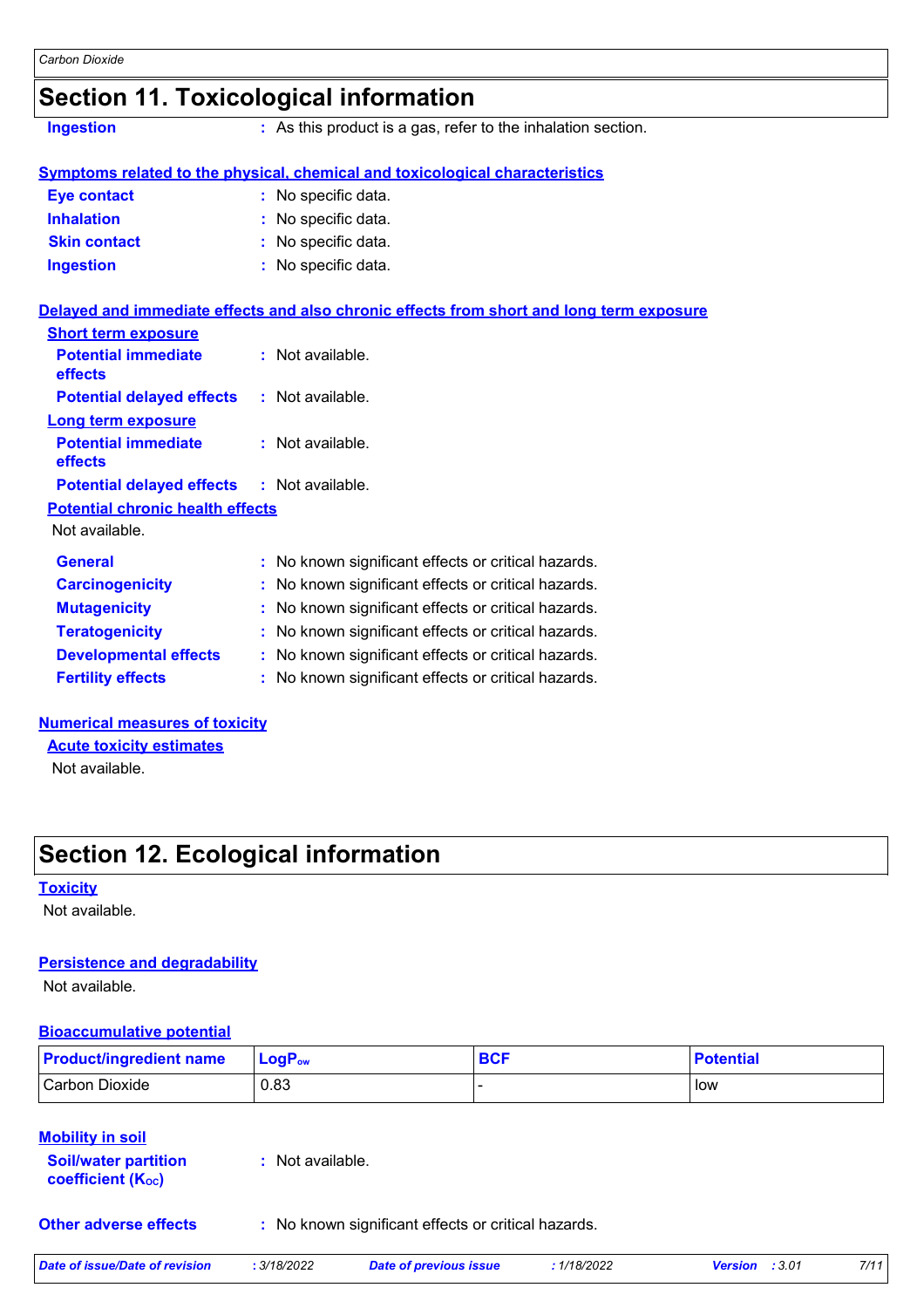### **Section 13. Disposal considerations**

#### **Disposal methods :**

The generation of waste should be avoided or minimized wherever possible. Disposal of this product, solutions and any by-products should at all times comply with the requirements of environmental protection and waste disposal legislation and any regional local authority requirements. Dispose of surplus and non-recyclable products via a licensed waste disposal contractor. Waste should not be disposed of untreated to the sewer unless fully compliant with the requirements of all authorities with jurisdiction. Empty pressure vessels should be returned to the supplier. Waste packaging should be recycled. Incineration or landfill should only be considered when recycling is not feasible. This material and its container must be disposed of in a safe way. Empty containers or liners may retain some product residues. Do not puncture or incinerate container.

### **Section 14. Transport information**

|                                      | <b>DOT</b>                      | <b>TDG</b>                      | <b>Mexico</b>                   | <b>IMDG</b>                     | <b>IATA</b>                     |
|--------------------------------------|---------------------------------|---------------------------------|---------------------------------|---------------------------------|---------------------------------|
| <b>UN number</b>                     | <b>UN1013</b>                   | <b>UN1013</b>                   | <b>UN1013</b>                   | <b>UN1013</b>                   | <b>UN1013</b>                   |
| <b>UN proper</b><br>shipping name    | <b>CARBON</b><br><b>DIOXIDE</b> | <b>CARBON</b><br><b>DIOXIDE</b> | <b>CARBON</b><br><b>DIOXIDE</b> | <b>CARBON</b><br><b>DIOXIDE</b> | <b>CARBON</b><br><b>DIOXIDE</b> |
| <b>Transport</b><br>hazard class(es) | 2.2<br><b>NON-FLAMMABLE GA</b>  | 2.2                             | 2.2                             | 2.2                             | 2.2                             |
| <b>Packing group</b>                 | $\blacksquare$                  |                                 |                                 |                                 | $\overline{\phantom{a}}$        |
| <b>Environmental</b><br>hazards      | No.                             | No.                             | No.                             | No.                             | No.                             |

**"Refer to CFR 49 (or authority having jurisdiction) to determine the information required for shipment of the product."** 

| <b>Additional information</b>                                             |                                                                                                                                                                                                                                                 |
|---------------------------------------------------------------------------|-------------------------------------------------------------------------------------------------------------------------------------------------------------------------------------------------------------------------------------------------|
| <b>DOT Classification</b>                                                 | : Limited quantity Yes.<br><b>Quantity limitation</b> Passenger aircraft/rail: 75 kg. Cargo aircraft: 150 kg.                                                                                                                                   |
| <b>TDG Classification</b>                                                 | : Product classified as per the following sections of the Transportation of Dangerous<br>Goods Regulations: 2.13-2.17 (Class 2).<br><b>Explosive Limit and Limited Quantity Index 0.125</b><br>Passenger Carrying Road or Rail Index 75         |
| <b>IATA</b>                                                               | : <b>Quantity limitation</b> Passenger and Cargo Aircraft: 75 kg. Cargo Aircraft Only: 150 kg.                                                                                                                                                  |
|                                                                           | Special precautions for user : Transport within user's premises: always transport in closed containers that are<br>upright and secure. Ensure that persons transporting the product know what to do in the<br>event of an accident or spillage. |
| <b>Transport in bulk according : Not available.</b><br>to IMO instruments |                                                                                                                                                                                                                                                 |

### **Section 15. Regulatory information**

| <b>U.S. Federal regulations</b>                                                   |              | : TSCA 8(a) CDR Exempt/Partial exemption: This material is listed or exempted. |             |                       |      |
|-----------------------------------------------------------------------------------|--------------|--------------------------------------------------------------------------------|-------------|-----------------------|------|
| <b>Clean Air Act Section 112</b><br>(b) Hazardous Air<br><b>Pollutants (HAPs)</b> | : Not listed |                                                                                |             |                       |      |
| <b>Clean Air Act Section 602</b><br><b>Class I Substances</b>                     | : Not listed |                                                                                |             |                       |      |
| Date of issue/Date of revision                                                    | : 3/18/2022  | <b>Date of previous issue</b>                                                  | : 1/18/2022 | <b>Version</b> : 3.01 | 8/11 |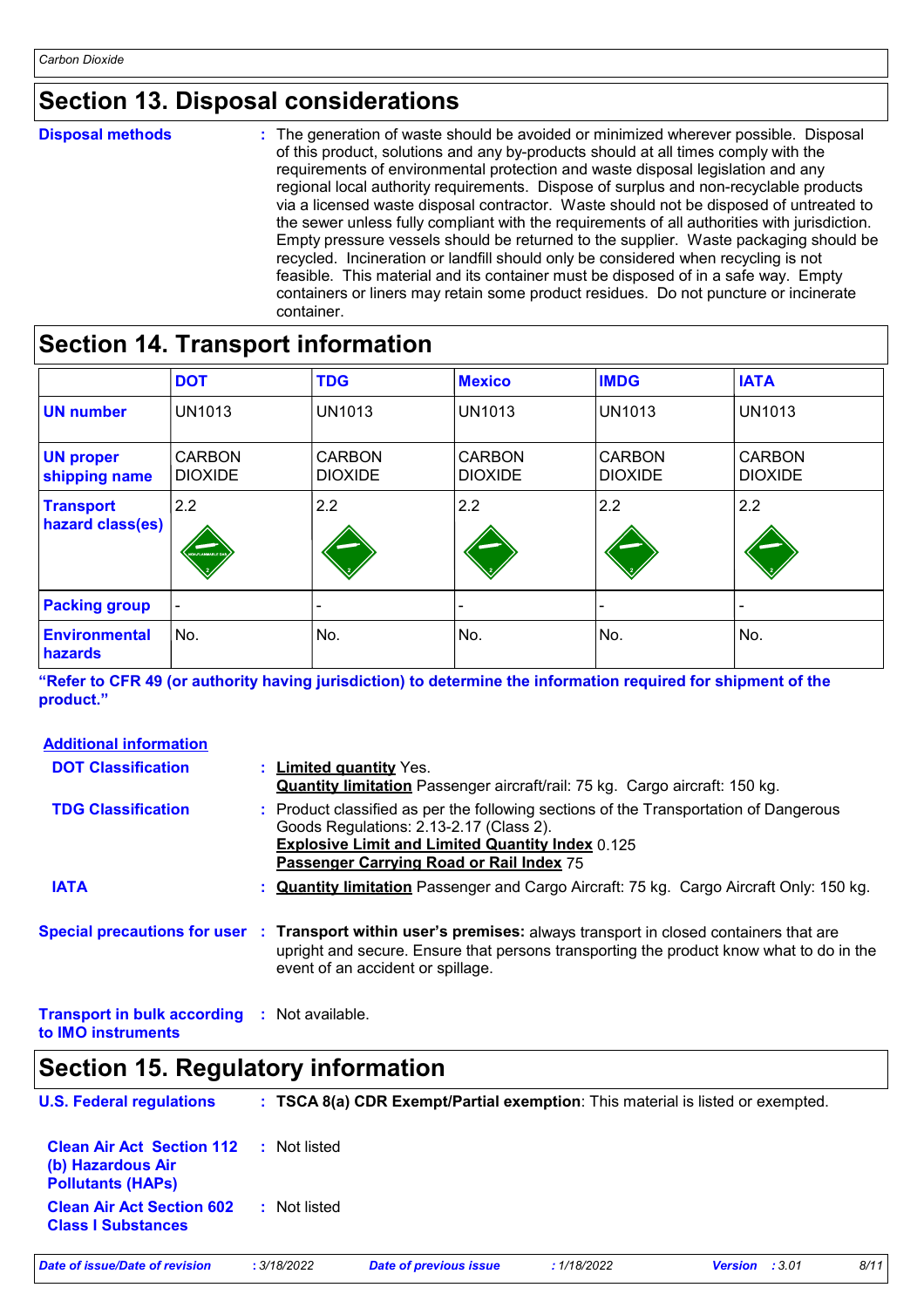### **Section 15. Regulatory information**

| Secuon 15. Regulatory information                                    |                                                                                           |
|----------------------------------------------------------------------|-------------------------------------------------------------------------------------------|
| <b>Clean Air Act Section 602</b><br><b>Class II Substances</b>       | : Not listed                                                                              |
| <b>DEA List I Chemicals</b><br>(Precursor Chemicals)                 | : Not listed                                                                              |
| <b>DEA List II Chemicals</b><br><b>(Essential Chemicals)</b>         | : Not listed                                                                              |
| <b>SARA 302/304</b>                                                  |                                                                                           |
| <b>Composition/information on ingredients</b>                        |                                                                                           |
| No products were found.                                              |                                                                                           |
| <b>SARA 304 RQ</b>                                                   | : Not applicable.                                                                         |
| <b>SARA 311/312</b>                                                  |                                                                                           |
| <b>Classification</b>                                                | : Refer to Section 2: Hazards Identification of this SDS for classification of substance. |
| <b>State regulations</b>                                             |                                                                                           |
| <b>Massachusetts</b>                                                 | : This material is listed.                                                                |
| <b>New York</b>                                                      | This material is not listed.                                                              |
| <b>New Jersey</b>                                                    | This material is listed.                                                                  |
| <b>Pennsylvania</b>                                                  | : This material is listed.                                                                |
| <b>California Prop. 65</b>                                           |                                                                                           |
|                                                                      | This product does not require a Safe Harbor warning under California Prop. 65.            |
| <b>International regulations</b>                                     |                                                                                           |
|                                                                      | <b>Chemical Weapon Convention List Schedules I, II &amp; III Chemicals</b>                |
| Not listed.                                                          |                                                                                           |
| <b>Montreal Protocol</b>                                             |                                                                                           |
| Not listed.                                                          |                                                                                           |
|                                                                      | <b>Stockholm Convention on Persistent Organic Pollutants</b>                              |
| Not listed.                                                          |                                                                                           |
|                                                                      | <b>Rotterdam Convention on Prior Informed Consent (PIC)</b>                               |
| Not listed.                                                          |                                                                                           |
|                                                                      |                                                                                           |
| <b>UNECE Aarhus Protocol on POPs and Heavy Metals</b><br>Not listed. |                                                                                           |
|                                                                      |                                                                                           |
| <b>Inventory list</b><br><b>Australia</b>                            | This material is listed or exempted.                                                      |
| <b>Canada</b>                                                        | This material is listed or exempted.                                                      |
| <b>China</b>                                                         | This material is listed or exempted.                                                      |
| <b>Europe</b>                                                        | This material is listed or exempted.                                                      |
| <b>Japan</b>                                                         | Japan inventory (CSCL): This material is listed or exempted.                              |
|                                                                      | Japan inventory (ISHL): This material is listed or exempted.                              |
| <b>New Zealand</b>                                                   | : This material is listed or exempted.                                                    |
| <b>Philippines</b>                                                   | This material is listed or exempted.                                                      |
| <b>Republic of Korea</b>                                             | This material is listed or exempted.                                                      |
| <b>Taiwan</b>                                                        | This material is listed or exempted.                                                      |
| <b>Thailand</b>                                                      | This material is listed or exempted.                                                      |
| <b>Turkey</b>                                                        | This material is listed or exempted.                                                      |

- **United States :** This material is active or exempted.
- **Viet Nam :** This material is listed or exempted.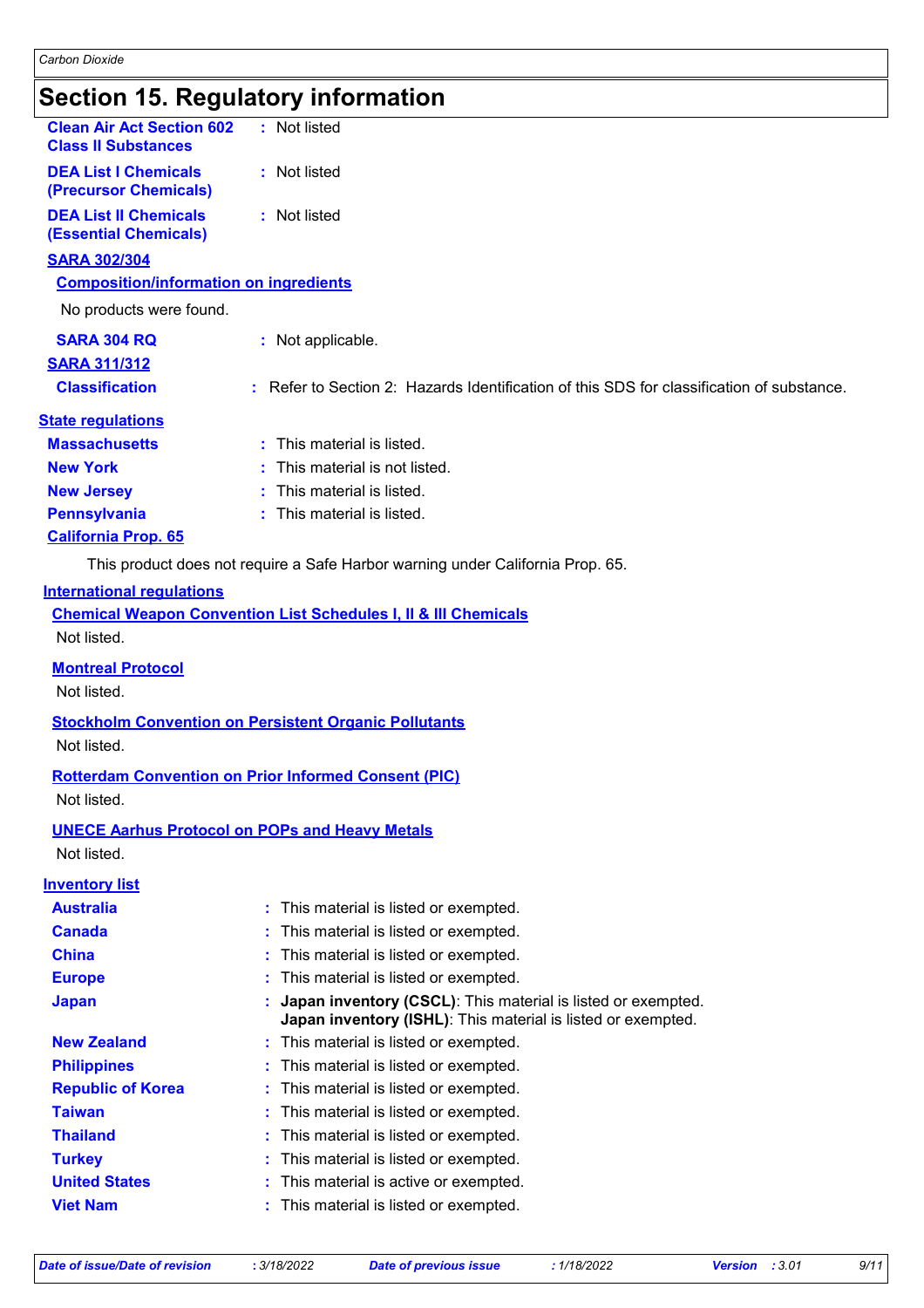### **Section 16. Other information**

**Hazardous Material Information System (U.S.A.)**



**Caution: HMIS® ratings are based on a 0-4 rating scale, with 0 representing minimal hazards or risks, and 4 representing significant hazards or risks. Although HMIS® ratings and the associated label are not required on SDSs or products leaving a facility under 29 CFR 1910.1200, the preparer may choose to provide them. HMIS® ratings are to be used with a fully implemented HMIS® program. HMIS® is a registered trademark and service mark of the American Coatings Association, Inc.**

**The customer is responsible for determining the PPE code for this material. For more information on HMIS® Personal Protective Equipment (PPE) codes, consult the HMIS® Implementation Manual.**

#### **National Fire Protection Association (U.S.A.)**



**Reprinted with permission from NFPA 704-2001, Identification of the Hazards of Materials for Emergency Response Copyright ©1997, National Fire Protection Association, Quincy, MA 02269. This reprinted material is not the complete and official position of the National Fire Protection Association, on the referenced subject which is represented only by the standard in its entirety.**

**Copyright ©2001, National Fire Protection Association, Quincy, MA 02269. This warning system is intended to be interpreted and applied only by properly trained individuals to identify fire, health and reactivity hazards of chemicals. The user is referred to certain limited number of chemicals with recommended classifications in NFPA 49 and NFPA 325, which would be used as a guideline only. Whether the chemicals are classified by NFPA or not, anyone using the 704 systems to classify chemicals does so at their own risk.**

| <b>Classification</b><br>GASES UNDER PRESSURE - Liquefied gas |                                                                                                                                         | <b>Justification</b>                                                                                                                                                                                                                                                                                                                                                                                                 |  |  |
|---------------------------------------------------------------|-----------------------------------------------------------------------------------------------------------------------------------------|----------------------------------------------------------------------------------------------------------------------------------------------------------------------------------------------------------------------------------------------------------------------------------------------------------------------------------------------------------------------------------------------------------------------|--|--|
|                                                               |                                                                                                                                         | Expert judgment                                                                                                                                                                                                                                                                                                                                                                                                      |  |  |
| <b>History</b>                                                |                                                                                                                                         |                                                                                                                                                                                                                                                                                                                                                                                                                      |  |  |
| <b>Date of printing</b>                                       | : 3/18/2022                                                                                                                             |                                                                                                                                                                                                                                                                                                                                                                                                                      |  |  |
| Date of issue/Date of<br>revision                             | : 3/18/2022                                                                                                                             |                                                                                                                                                                                                                                                                                                                                                                                                                      |  |  |
| Date of previous issue                                        | : 1/18/2022                                                                                                                             |                                                                                                                                                                                                                                                                                                                                                                                                                      |  |  |
| <b>Version</b>                                                | : 3.01                                                                                                                                  |                                                                                                                                                                                                                                                                                                                                                                                                                      |  |  |
| <b>Key to abbreviations</b>                                   | $:$ ATE = Acute Toxicity Estimate<br><b>BCF</b> = Bioconcentration Factor<br>IBC = Intermediate Bulk Container<br>$UN = United Nations$ | GHS = Globally Harmonized System of Classification and Labelling of Chemicals<br>IATA = International Air Transport Association<br><b>IMDG = International Maritime Dangerous Goods</b><br>LogPow = logarithm of the octanol/water partition coefficient<br>MARPOL = International Convention for the Prevention of Pollution From Ships, 1973<br>as modified by the Protocol of 1978. ("Marpol" = marine pollution) |  |  |
| <b>References</b>                                             | : Not available.                                                                                                                        |                                                                                                                                                                                                                                                                                                                                                                                                                      |  |  |
| <b>Notice to reader</b>                                       |                                                                                                                                         |                                                                                                                                                                                                                                                                                                                                                                                                                      |  |  |

#### **Procedure used to derive the classification**